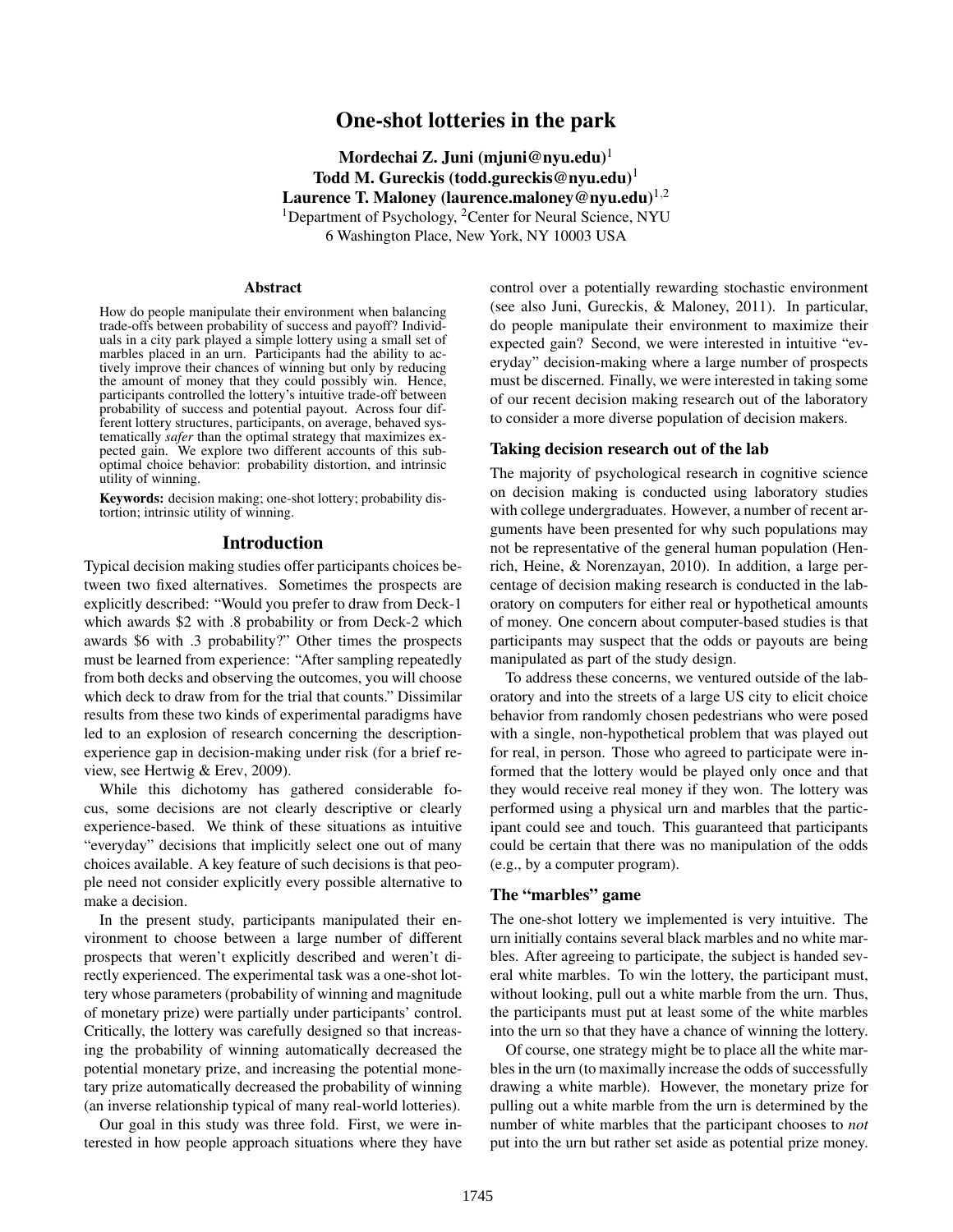Each white marble that was not placed into the urn represents \$1 in prize money, which is only awarded if the marble that the participant pulls from the urn turns out to be white.

Four different conditions were tested which varied the number of black marbles that were first placed in the urn: 1, 2, 8, or 25. In all conditions the participant was handed 10 white marbles. If the participant were to put zero white marbles into the urn, they have no chance of winning. On the other hand, if they were to put all 10 white marbles into the urn, they win nothing even if they draw a white marble. Thus, the experimental design restricted participants to put anywhere between 1 and 9 white marbles into the urn. This number becomes our primary dependent measure (i.e., "how many white marbles do participants put into the urn as a function of the number of black marbles in the urn?").

Figure 1 shows how the different probability structures of the four conditions affects the respective expected gain functions. The figure also shows the respective number of white marbles that should be put into the urn to maximize expected gain in each condition. As is visible, the lottery was deliberately designed so that the normative ideal rule regarding how many white marbles should be put into the urn is different for each condition. When there is one black marble in the urn, the participant can maximize expected gain by putting two white marbles into the urn. When there are two black marbles, expected gain is maximized by putting three whites marbles into the urn. When there are eight black marbles, expected gain is maximized by putting four white marbles into the urn. And, finally, when there are 25 black marbles in the  $urn<sup>1</sup>$ , expected gain is maximized by putting five white marbles into the urn.

The basic question asked in our study is if people combine information about probability and reward to maximize their expected gain in this intuitive one-shot lottery.

### **Methods**

Subjects Data was collected from people walking through Washington Square Park in New York City. 120 people (65 males and 55 females) participated in the experiment (30 per condition). Ages ranged from 18 to 75 years, with an average age of 29.77 years (SD=14.65) and a median age of 24 years. Participants were not compensated for their time, but they did receive the prize money (anywhere between \$1 and \$9) if they won their lottery.

Materials To conduct the lottery we used transparent cups, an opaque urn, 10 white marbles, and a varying number of black marbles (1, 2, 8, or 25). The black and white marbles were identical except for color and could not be identified through touch.



Figure 1: Experimental design. The participant decides how many white marbles to put into the urn and how many to set aside as the potential prize for winning the lottery. The black dashed diagonal shows the prize money that the participant receives if the marble that she pulls out from the urn turns out to be white. It starts at \$9 when only one white marble is put in the urn and declines to \$1 when nine white marbles are put into the urn. The colored dashed curves show the probability (p) of winning the lottery as a function of the number of black marbles in the urn and the number of white marbles that the participant chooses to put into the urn. Each probability function is multiplied by the gain function (i.e., the black dashed diagonal) to generate an expected gain function. The colored solid lines show the discrete expected gains of the lottery as a function of the number of black marbles in the urn and the number of white marbles that the participant chooses to put into the urn. The vertical colored lines show the maximum expected gain for each of the four experimental conditions.

Procedure The lottery was conducted next to a bench in Washington Square Park. On the bench there was an empty urn, a cup with white marbles, and a cup with black marbles. The experimenter handed the participant the cup with the white marbles and said the following:

"To conduct the lottery we will be using marbles. You are in control of the white marbles. There are 10 white marbles and each represents \$1. I am in control of the black marbles. There are (1, 2, 8, 25) of them."

The experimenter then showed the participant an envelope with a large number \$1 bills and emphasized that if the participant won the lottery they would receive real money. Next, the experimenter poured the black marbles into the urn and said the following:

"I have poured the black marbles into the urn. To perform the lottery, you will be placing your hand into the urn and pulling out a single marble without looking. If the marble

<sup>&</sup>lt;sup>1</sup>In the limit, as the number of black marbles grows very large, the rule that maximizes expected gain is to put half of the white marbles into the urn and set the other half aside as prize money. Given that participants were given 10 white marbles to work with, it is impossible for the optimal rule to dictate placing more than five of them into the urn no matter how many black marbles there are in the urn. We thank Hang Zhang for pointing this out to us.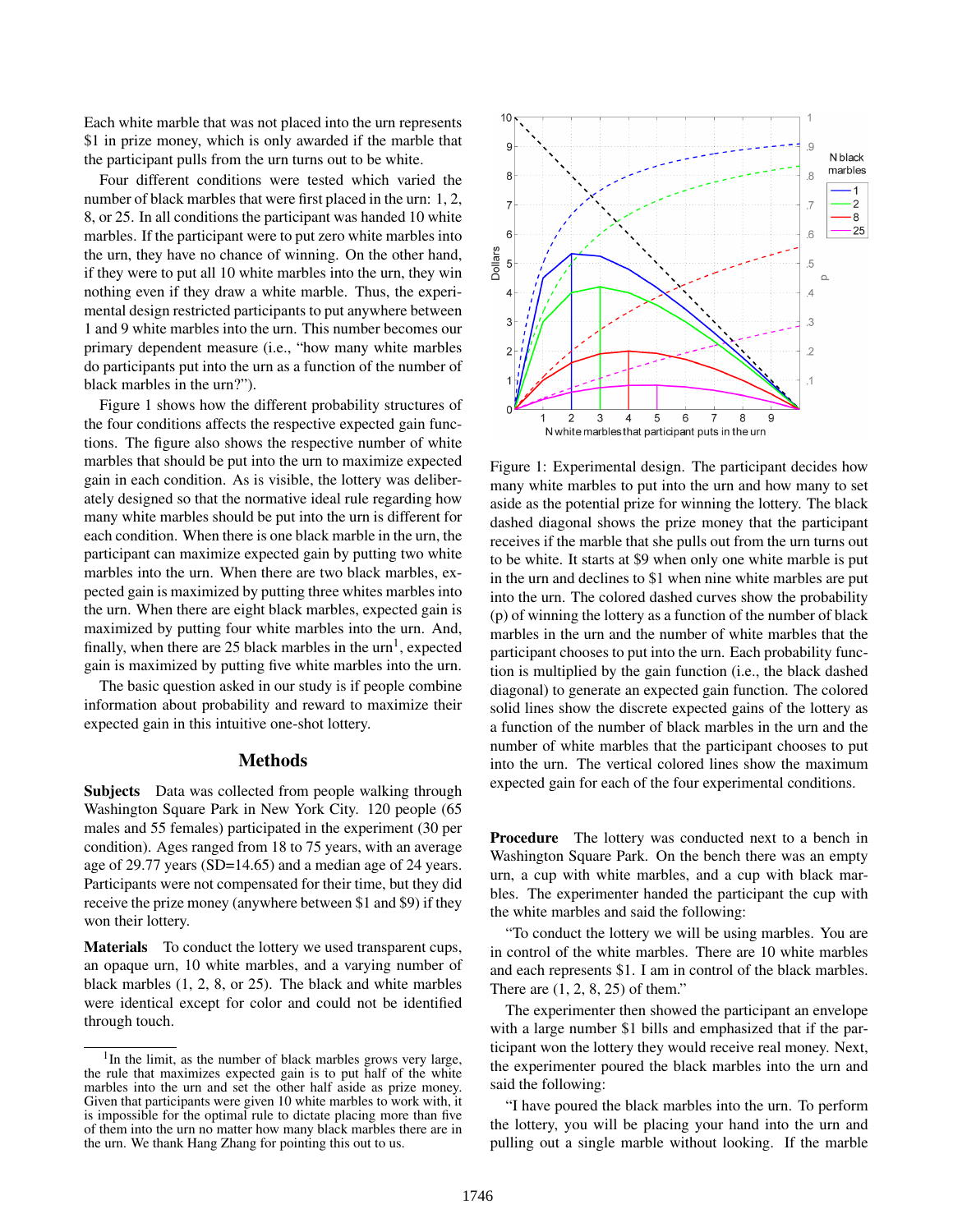that comes out is black you win nothing. If the marble that comes out is white you will win the number of white marbles that you chose not to put into the urn but rather set aside as your potential prize money. This lottery will be performed only once."

Next the experimenter held the urn in one hand and an empty cup in the other hand and said the following:

"Take your white marbles and decide how many you want to put into the urn for the lottery and how many you want to set aside in this cup as your potential prize money if you win the lottery. Remember, each white marble is worth \$1."

Once the participant divided up the white marbles between the urn and the prize cup, the experimenter asked the participant to confirm verbally what the monetary prize would be if they pulled out a white marble from the urn to ensure that there weren't any misunderstandings.

Next the experimenter held up the urn above the participant's eyes and asked the participant to pull out a single marble from the urn. If the participant pulled out a black marble they received no money; if they pulled out a white marble they were paid \$1 for each white marble that they set aside in the prize cup.

#### Results

Each of the four experimental conditions had 30 different participants. Each participant provided one data point. We report how many white marbles they chose to put into the urn. The outcomes of the lotteries are irrelevant to our study and so we do not report them.

Figure 2 shows a box and whiskers plot for the number of white marbles put into the urn in each experimental condition. The colored asterisks mark the optimal number of white marbles that should be put into the urn to maximize expected gain in each condition. For each of the four conditions we used a single-sample t-test with the null hypothesis set to the optimal number of marbles for the given condition. The stars indicate the level of significance (see Figure 2 caption).

The number of white marbles that participants, on average, tended to put into the urn increased systematically with an increase in the number of black marbles in the urn. Furthermore the results indicate that, on average, participants systematically put one more white marble into the urn than dictated by the normative rule that maximizes expected gain (i.e., people, on average, are sub-optimal with respect to the normative rule, preferring a \$1 decrease to their potential prize in exchange for an increase to their probability of winning the lottery).

#### **Discussion**

Our results seem to indicate that participants, on average, did not maximize expected gain. Curiously though, the number of white marbles that they tended to put into the urn was one more than the normative ideal rule irrespective of the experimental condition. This systematic tendency led us to explore possible explanations to account for their sub-optimal manipulation of the lottery's parameters.



Figure 2: Box and whiskers plot showing the results in all four conditions. The colored asterisks mark the corresponding optimal number of white marbles that should be put into the urn to maximize expected gain. Participants, on average, tended to put "one too many" white marbles into the urn with respect to optimal. Two stars indicate that this was significant at the .01 level, while one star indicates that it was significant at the .05 level. The non-significant condition had a  $p = .08$ .



Figure 3: Expected utility functions if we take into account an additional utility of \$4 for winning the lottery. Compare this figure to Figure 1 that shows the expected gain functions without taking into account any additional utility of winning. Notice that the maximum expected utilities under this scheme are shifted one marble to the right in all four conditions relative to the maximum expected gains in Figure 1.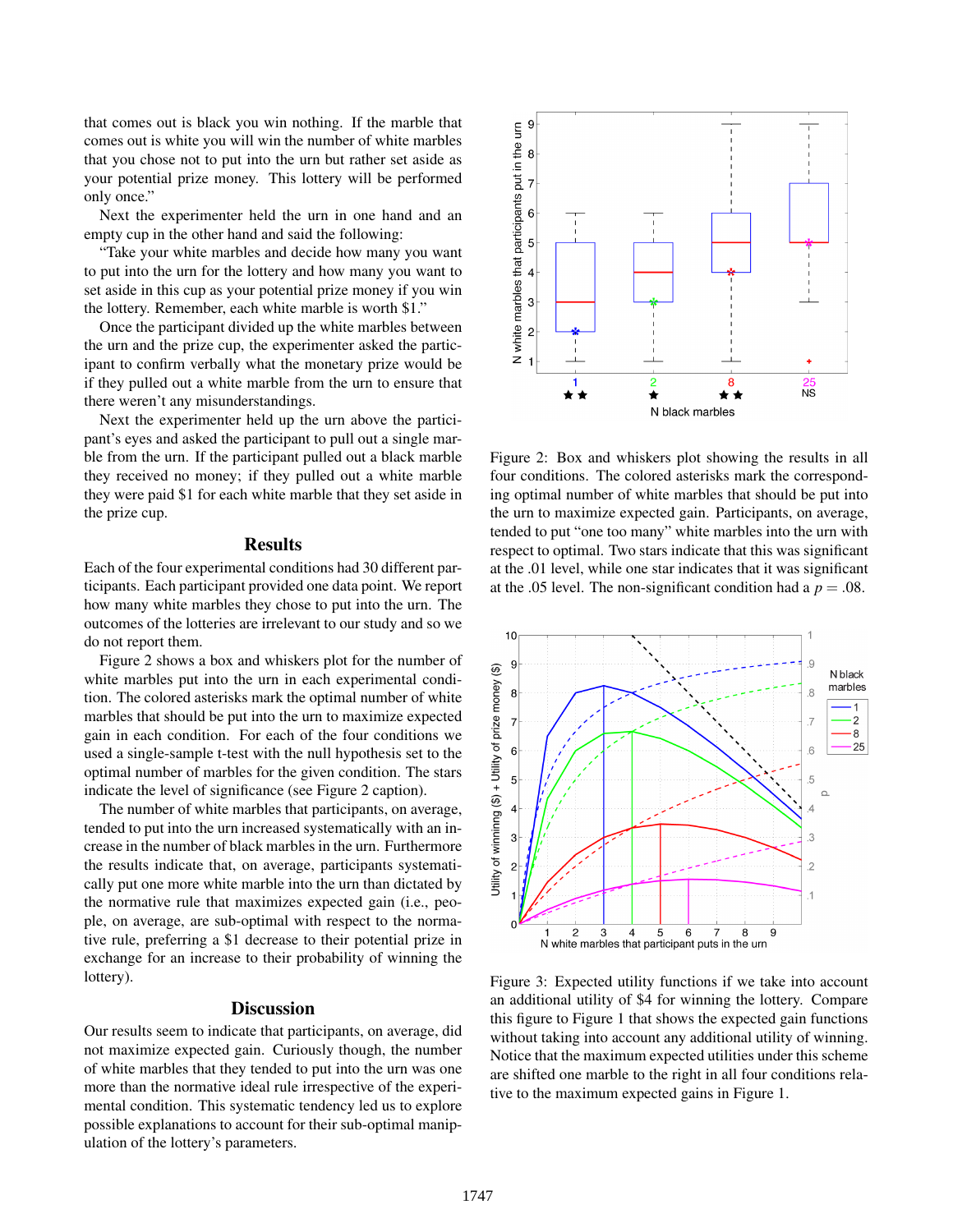

Figure 4: S-shaped probability distortion.

The first possibility we explored is that participants might have had an intrinsic utility for winning the lottery in addition to their utility for the actual money that they receive if they win (Parco, Rapoport, & Amaldoss, 2005). We explored this possibility by putting a fixed dollar value on the intrinsic utility of winning (a free parameter).

Figure 3 shows the expected utility functions when the intrinsic utility of winning is valued at \$4. Notice that the maximum expected utilities shift rightward one marble relative to the normative rule that maximizes expected gain. This rightward shift persists if the intrinsic utility of winning is anywhere between \$3.10 and \$4.60.

This analysis suggests that participants' sub-optimal behavior could be accounted for if they have an intrinsic utility for winning the lottery that is in addition to their utility for the actual money that they receive if they win.

The second possibility we explored is that participants might have had a distortion in subjective probability. A standard single-parameter model for distortion of probability in decision-making under risk is written as follows (Tversky & Kahneman, 1992):

$$
w(p) = \frac{p^{\alpha}}{(p^{\alpha} + (1-p)^{\alpha})^{1/\alpha}}
$$
 (1)

As our task resembles a decision from description more than a decision from experience, we hypothesized that an Inverse-S-shaped probability distortion might be more likely to account for the data than an S-shaped probability distortion (Ungemach, Chater, & Stewart, 2009; Wu, Delgado, & Maloney, 2009). In other words, we expected that participants' average behavior might be accounted for with an  $\alpha$  < 1 as is commonly found in decisions from description, and not with an  $\alpha > 1$  as is commonly found in decisions from experience (but see Glaser, Trommershäuser, Mamassian, & Maloney,



Figure 5: Expected gains based on the S-shaped probability distortion depicted in Figure 4. Compare this figure to Figure 1 that shows the true probabilities and expected gain curves. Notice that the maximum expected gains under this scheme are shifted one marble to the right in all four conditions relative to the maximum expected gains in Figure 1.

2012). However, the only way to shift the maximum expected gain one marble to the right in all four conditions is by having  $1.69 < \alpha < 1.92$ .

Figure 4 shows an S-shaped probability distortion with  $\alpha = 1.8$ . Figure 5 shows the consequent expected gain functions based on this distorted probability function with the maximum expected gains shifted one marble to the right.

This analysis suggests that participants' sub-optimal behavior could be accounted for if they have an S-shaped probability distortion, a form only rarely encountered in decisions from description tasks.

### Conclusion

Participants in typical decision making experiments select among a small number of lotteries each with fixed probabilities and rewards. In the experiment reported here we considered a task where participants could manipulate their environment to improve their chances of winning the lottery but only by reducing the amount of money that they could possibly win.

While a simple and preliminary study, our results may prove useful to researchers interested in how people balance risk and reward in simple, intuitive decision tasks. Our experiment is unique in a couple of ways that are worth pointing out.

First, participants could actively manipulate the odds of successfully winning the lottery (by placing more or less white marbles into the urn). While the literature on risky decision making is immense, we are unaware of previous studies